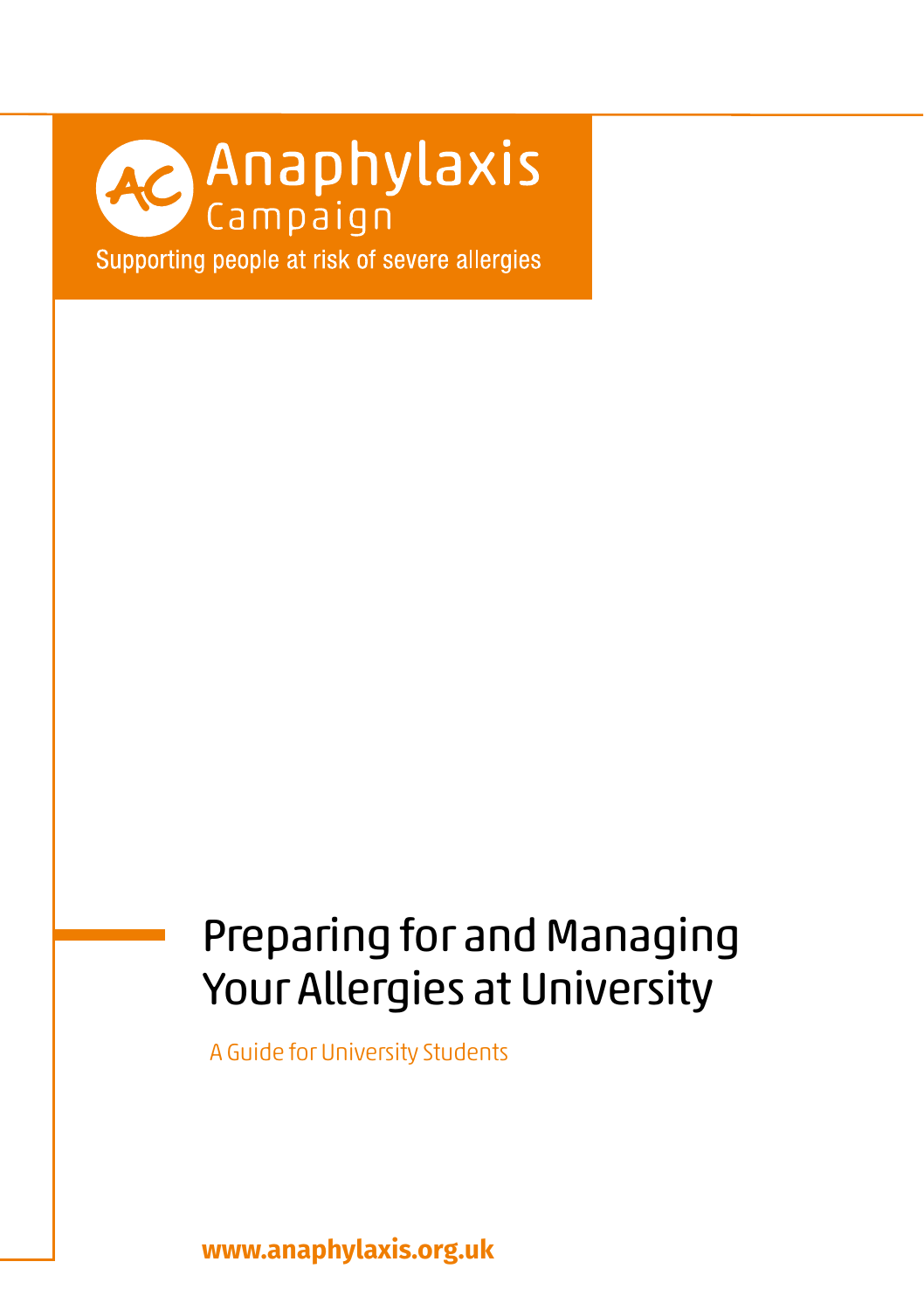### Who are we?



Supporting people at risk of severe allergies

The Anaphylaxis Campaign is the only UK wide charity solely focused on supporting people at risk of severe allergic reactions. We empower people living with severe allergies to be more confidently in control of their lives.

#### **www.anaphylaxis.org.uk**

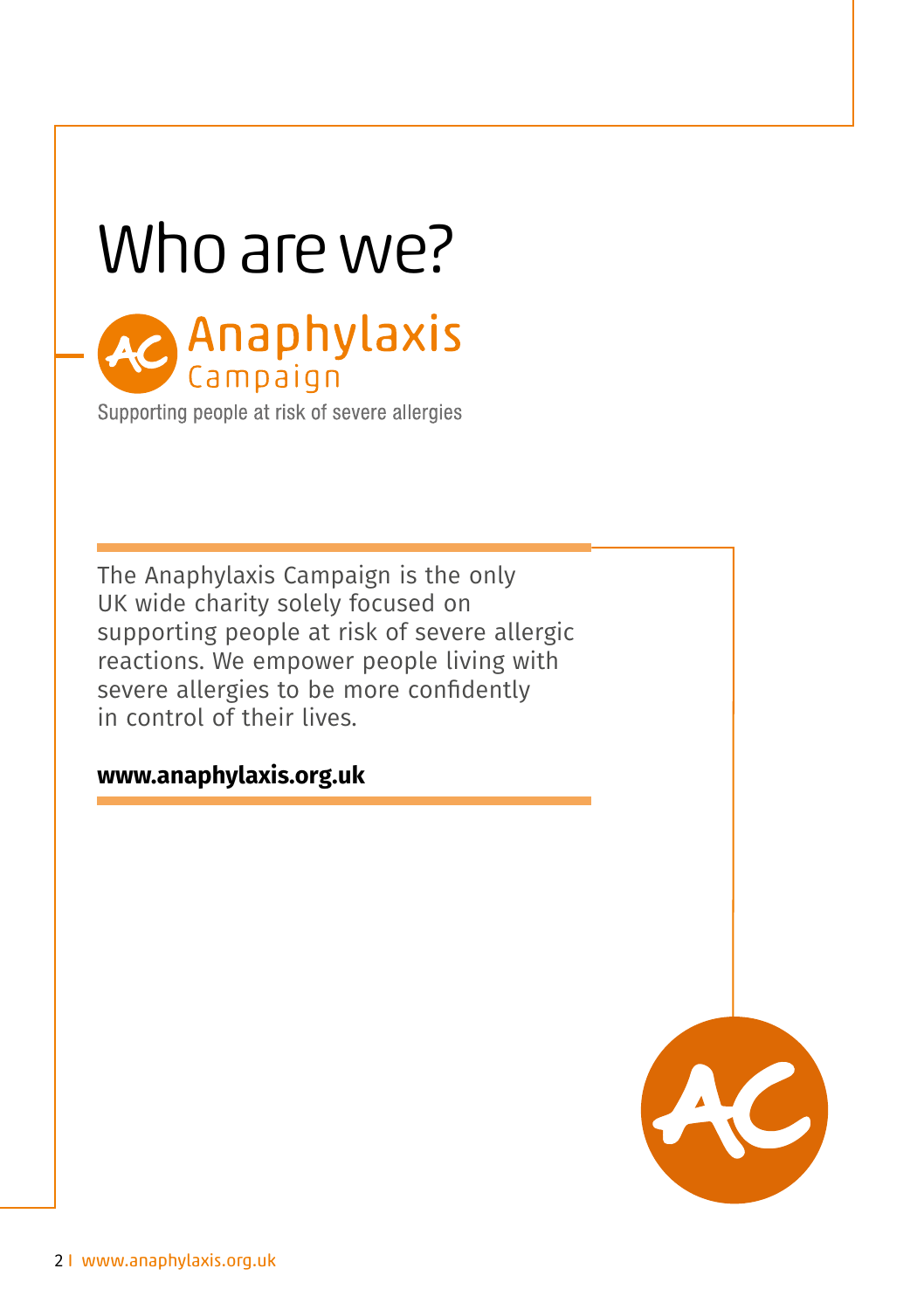# What is Anaphylaxis?

Anaphylaxis (pronounced ana-fill-ax-is) is a severe and life-threatening allergic reaction that can be fatal. Severe symptoms such as a swollen tongue, difficulty breathing or becoming unconscious usually develop suddenly, often within minutes after being exposed to an allergy trigger such as a particular food, latex, insect stings or certain drugs. There's no cure for anaphylaxis, so people at risk have two options: manage their condition and carry adrenaline, a life-saving emergency medication.

The Anaphylaxis Campaign has identified that 16-24 year olds are in a high-risk group when it comes to managing their allergies. Having had parents to support them manage their allergies they now face having to do this alone. They are often reluctant to share information about their allergies, they often resist carrying their Adrenaline Auto Injectors (AAI's) and may experiment with foods they are allergic to.

#### **Common UK Allergens include:**

- Food allergies: peanuts, Tree Nuts, Sesame, Shellfish, Milk and Eggs
- Grass and tree pollen
- Insect stings
- Latex
- Dust mites, Moulds and Animal dander
- Medication including ibuprofen, aspirin, and certain antibiotics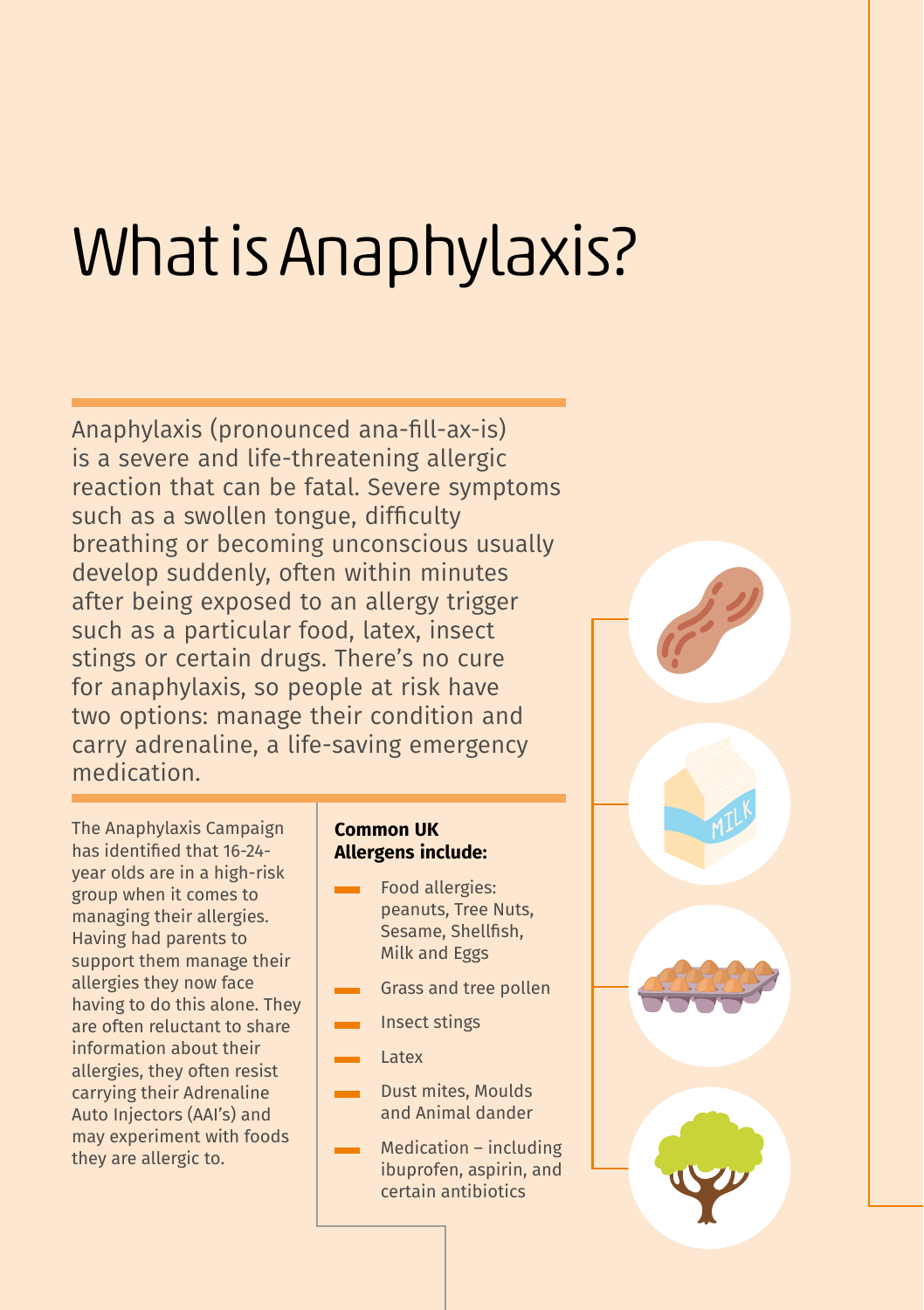# Things to consider when thinking about going to University

- When looking round universities at their open days, discuss with staff about your allergies and what procedures and policies they have in place to help you manage your allergies.
- Review shared housing options. Most universities have both catered and self-catered accommodation. Self-catered accommodation may be a safer option as you can control what food you eat. However, choose what feels best for you.

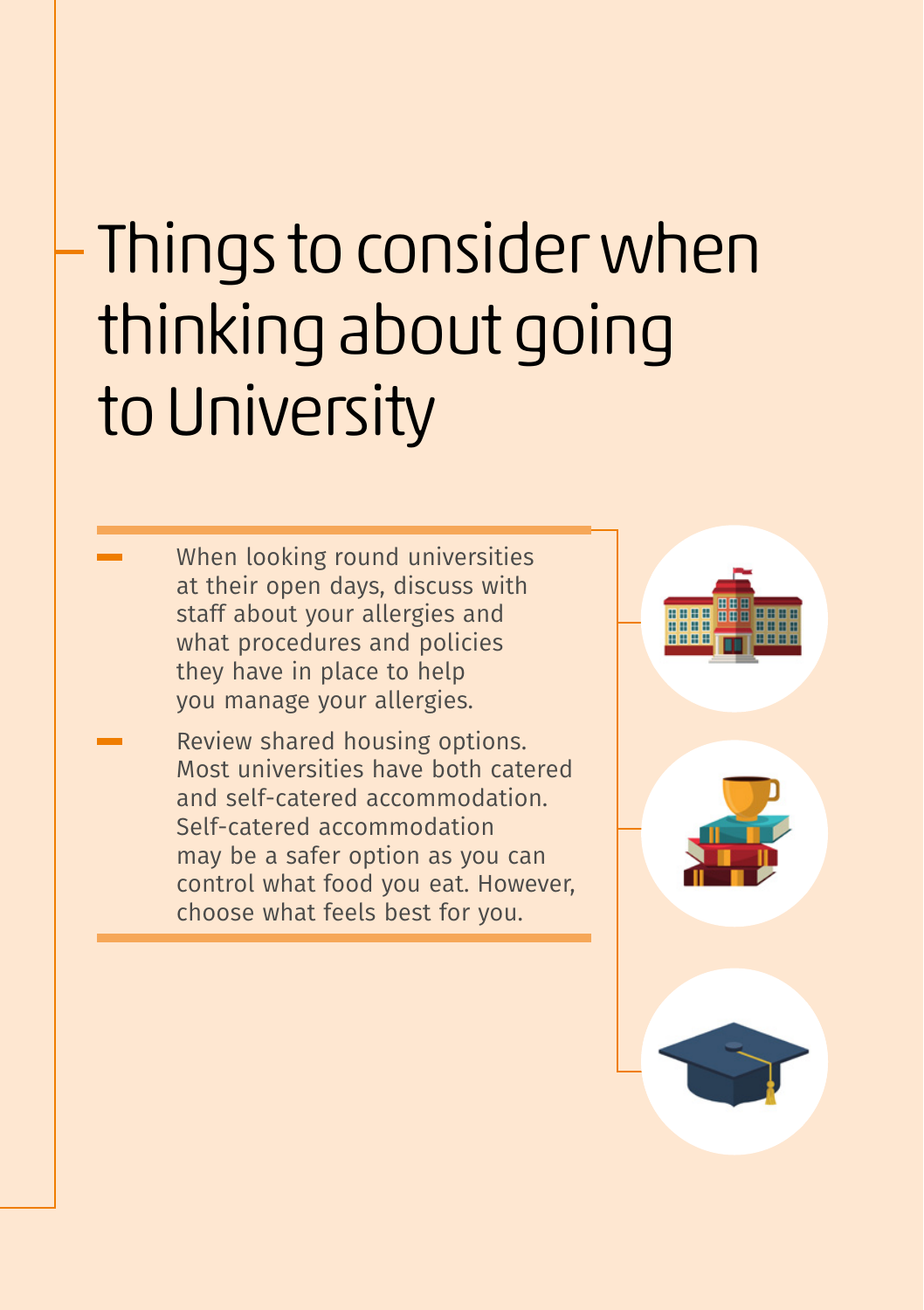## Once your University place has been confirmed

**Congratulations!** You're going to University!

Please see our top tips below on how to prepare for university in terms of your allergies.

If you have chosen selfcatered accommodation, learn to cook for yourself!

Some universities may provide you with a mini fridge for your room to keep your food safe and free from cross contamination.

Get into the habit of checking labels to ensure that the food you are consuming is free from your allergens. Have a few safe recipes ready that you have perfected! Please remember to check ingredients lists every time you buy new products, even if you know they are safe, as ingredients may change.

Take responsibility for your doctor's appointments and remember to pick up your adrenaline auto-

Have an adult allergy action plan ready. See page 10 for the Anaphylaxis Campaign adult allergy action plan.

Purchase a medical alert bracelet or jewellery. This has important medical information, such as your allergies, engraved onto the jewellery.

injector prescriptions. checking the expiry dates of your adrenaline autoinjectors. Sign up to the expiry alert service – check the manufacturer's website for more details.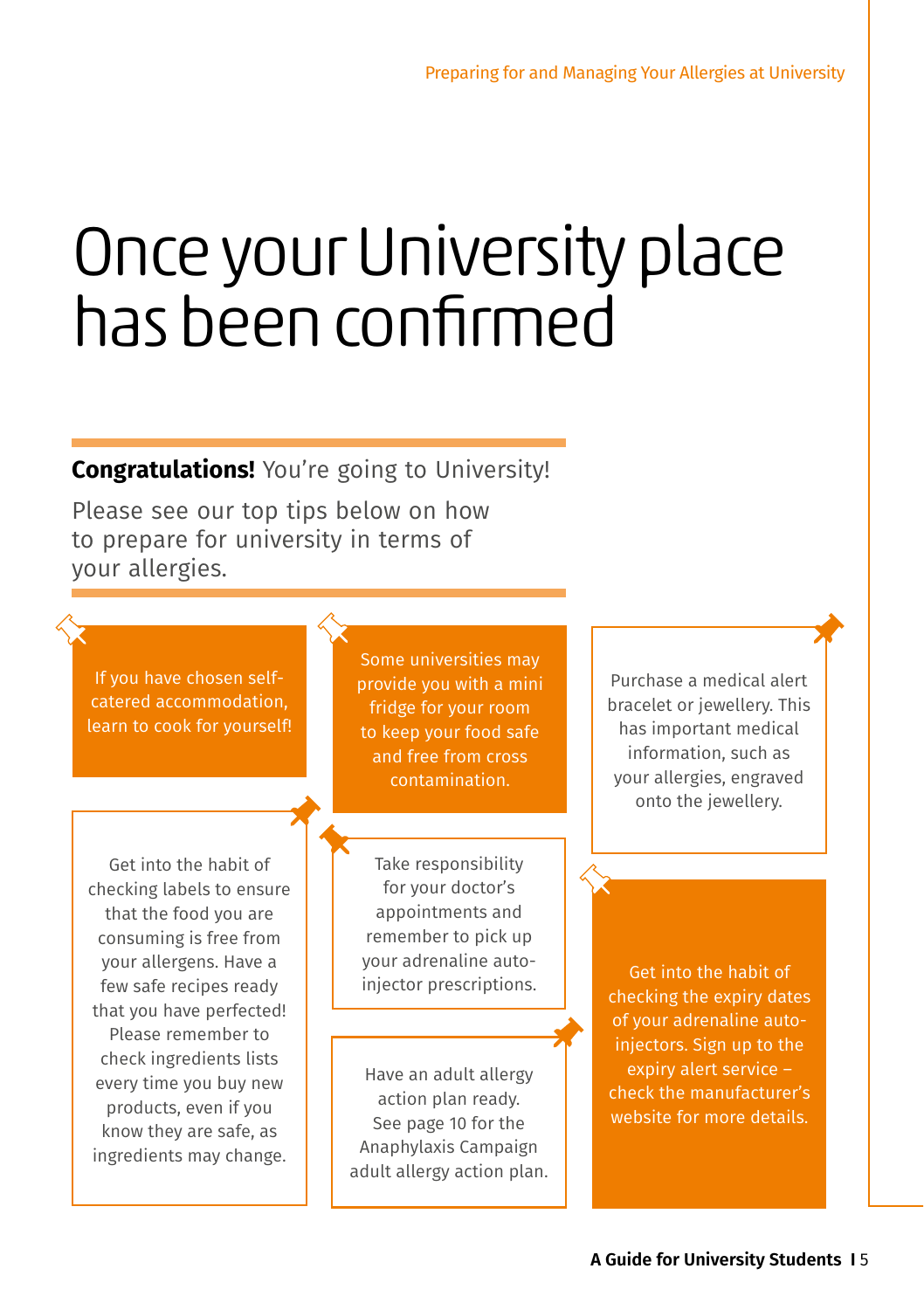# Starting University

Starting university can be a daunting time for anyone, but especially for someone who has severe allergies. Below are a few ideas of what to consider when starting university.

Tell your housemates and friends about your allergies, what to do in the event of a severe allergic reaction, and how to use your adrenaline device. You can order trainer pens to show them more easily.

Download the app connected with your adrenaline auto-injector and ask housemates and friends to do the same. This means that everyone has information on how to use the adrenaline auto-injector and many other helpful tips at the touch of a button.

Put up a poster on what to do in an emergency in your shared accommodation kitchen. Please visit www.anaphylaxis. org.uk/informationtraining/our-posters/

Ensure that you carry your adrenaline auto-injectors with you **at all times** and let the people you are with know where to find them.

Speak to accommodation services, your personal tutor, catering staff (if in catered accommodation) and any other relevant university staff, about your allergies and requirements.

Label your allergenfree food and utensils to reduce the risk of cross-contamination.

Sign up to the university medical centre and book an appointment to discuss your allergies.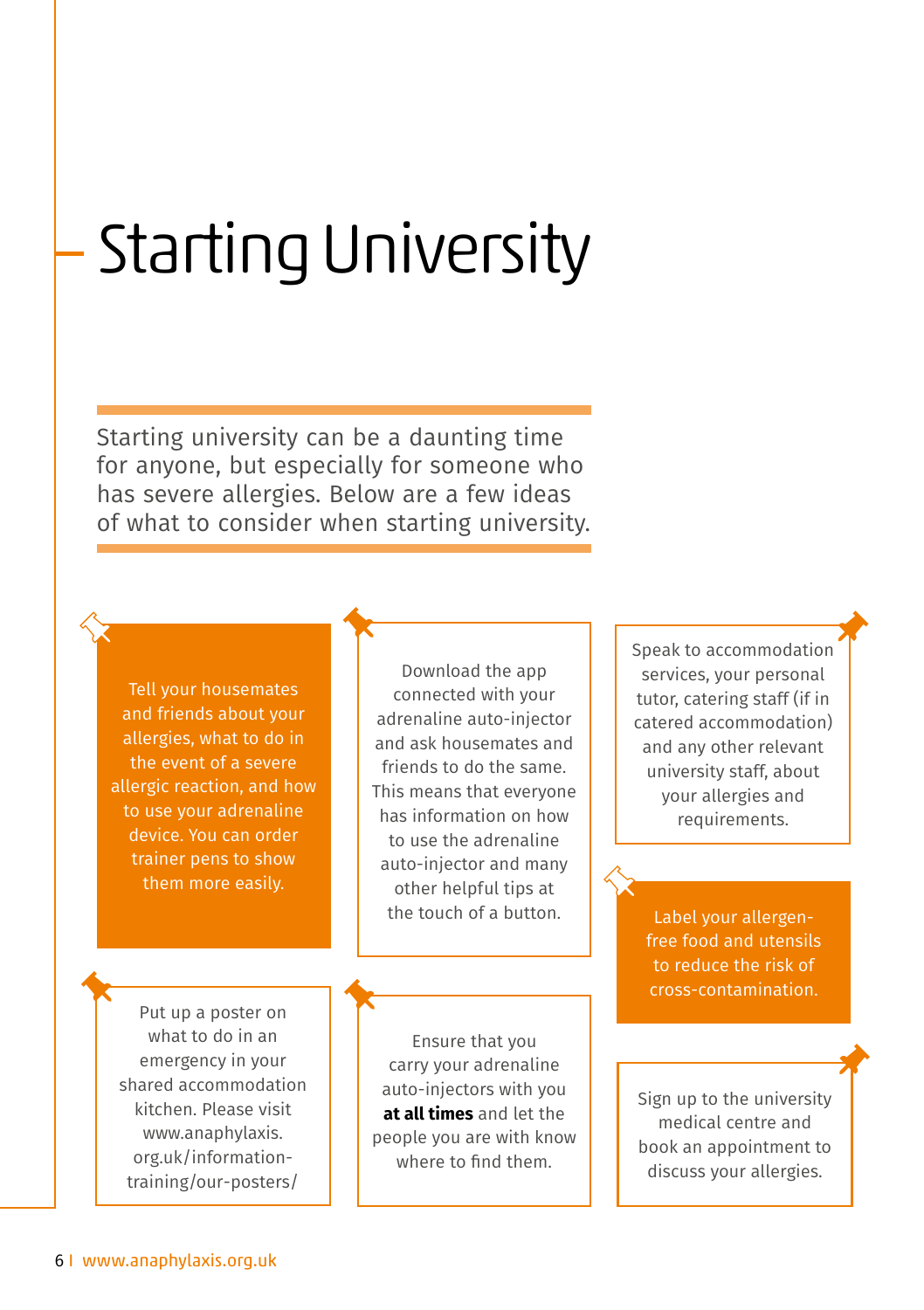## Eating Out



#### Before You Eat Out

- Check the restaurant's menu beforehand, if possible
- Be aware of styles of food that traditionally contain your allergen
- Make sure those going to the restaurant with you know about your allergies
- Don't assume a certain meal will be okay
- Call ahead ask the restaurant if they can cater for you

#### The Law

The European Union Food Information for Consumers Regulation came into force on 13th December 2014. Information on any of the 14 allergens used as ingredients will need to be provided for foods sold without packaging or wrapped on site, either verbally by a member of staff or written down, such as on a chalkboard.

#### **When at the Restaurant, Remember to Ask the Questions**

- I have an allergy to X, can you cater for this?
- Can I see the allergen information?
- Can I, or can you, speak to the chef about how my meal is prepared?
- 
- $\left[\begin{matrix} 1 \\ 2 \end{matrix}\right]$  How is crosscontamination of my allergen prevented?
	- Can you make a note about my allergy on my order?

 $\mathbb X$  Can you confirm this meal is free from my allergen?

Find More Information on Eating Out , **visit www.anaphylaxis.org.uk/living-with-anaphylaxis/a-guide-to-eating-out/**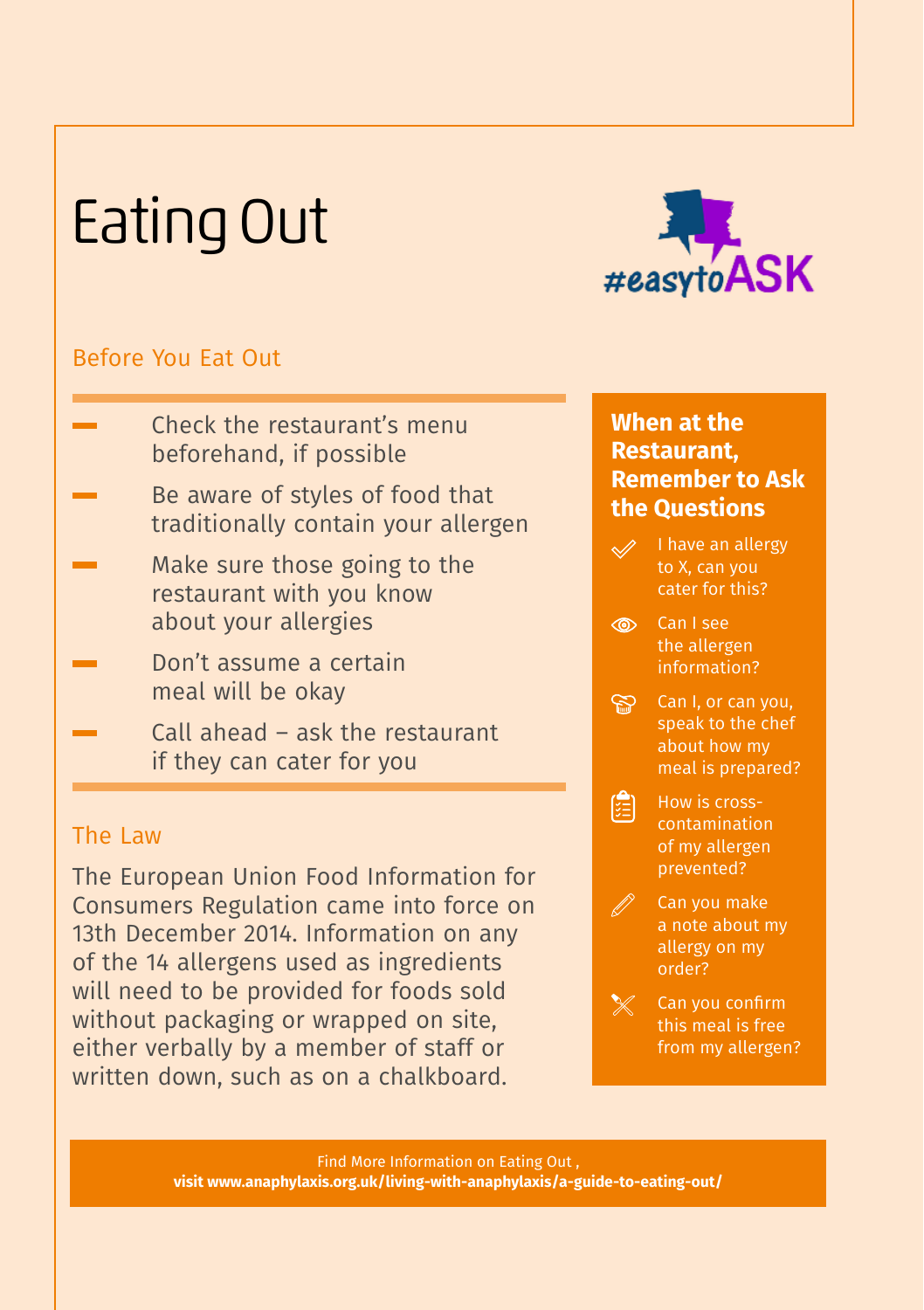### Top Tips for Managing your Allergies during University

Alcohol and non-steroidal anti-inflammatory drugs (e.g. ibuprofen) can increase the severity of an allergic reaction.

Kissing - allergens can remain in the saliva for several hours –anywhere between 2 and 24 hours and even brushing teeth before kissing may not get rid of them effectively. If you have an allergy, always check with the other person if they have eaten food you may be allergic to.

Check regularly, through the viewing window on your adrenaline auto-injectors, that the solution is clear and colourless.

Recreational drugs and alcohol may affect judgement so early signs of a reaction may not be spotted and appropriate action not taken in time.

Ensure that you are storing your adrenaline auto-injectors correctly. Keep your adrenaline auto-injectors in their original containers to prevent light exposure, do not store above 25°C and do not freeze. EpiPens have an additional instruction to not refrigerate the device. Keep in mind that domestic fridges can sometimes freeze medications. Also try to not put your bag with your adrenaline auto-injectors near radiators.

Latex and milk can be found in many brands of condoms, which will be an issue if you have a latex and/or milk allergy. There are many non-latex or milk free condoms available, just ask the manufacturer's advice on which allergens may be used in production.

If you're suffering from an illness, or have just recovered from one, this can put you at an increased risk of a severe allergic reaction.

Stock up on cleaning supplies, allergy-proof pillow and mattress casings to protect yourself from dust mites if you have a dust mite allergy. Wash the pillow and mattress casings frequently.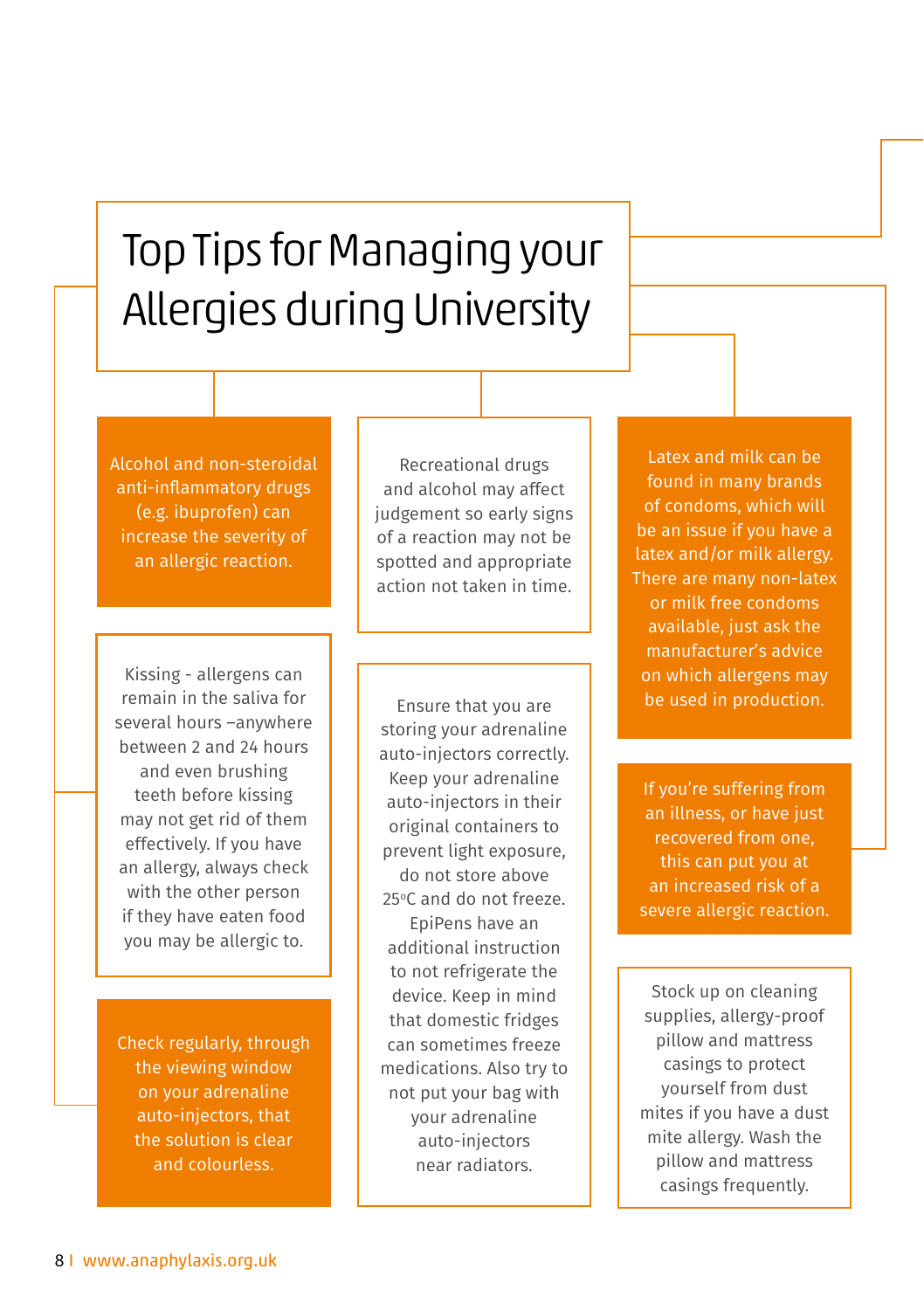Being fully responsible for your allergies, perhaps for the first time in your life can be daunting. Given the fact that anaphylaxis can be serious and unpredictable can place a heavy burden on those affected, and the constant vigilance required and the possibility of being in a lifethreatening situation means there is often intense anxiety associated with many daily activities. Our 'Psychological Impact of Anaphylaxis' factsheet outlines the potential psychological effects of anaphylaxis and offers advice and coping strategies. This can be viewed on our website.

Many people with severe allergies have asthma. Smoking is likely to make asthma worse and poorly controlled asthma can make severe allergies much more dangerous.

Sleepless nights and stress brought on by a looming deadline can significantly increase your vulnerability to a severe allergic reaction, so be mindful.

Mould in student accommodation can be an issue for those suffering with a mould allergy. If you are and have mould in your room, talk to your landlord or accommodation services to get this removed. To prevent mould forming, avoid drying clothes indoors, be aware of indoor plants, and open windows regularly to keep your room dry and well-ventilated.

Set an alarm on your phone to remind you in the morning to take your adrenaline autoinjectors with you in your bag or on your person.

Shared desks in the library can harbour allergens. Use wet wipes to clear away any inconspicuous crumbs and spills.

Placements abroad can be an exciting opportunity but can present more issues for your allergies. See our travel pages on our website for some helpful tips and advice at www.anaphylaxis. org.uk/living-with-anaphylaxis/travelling/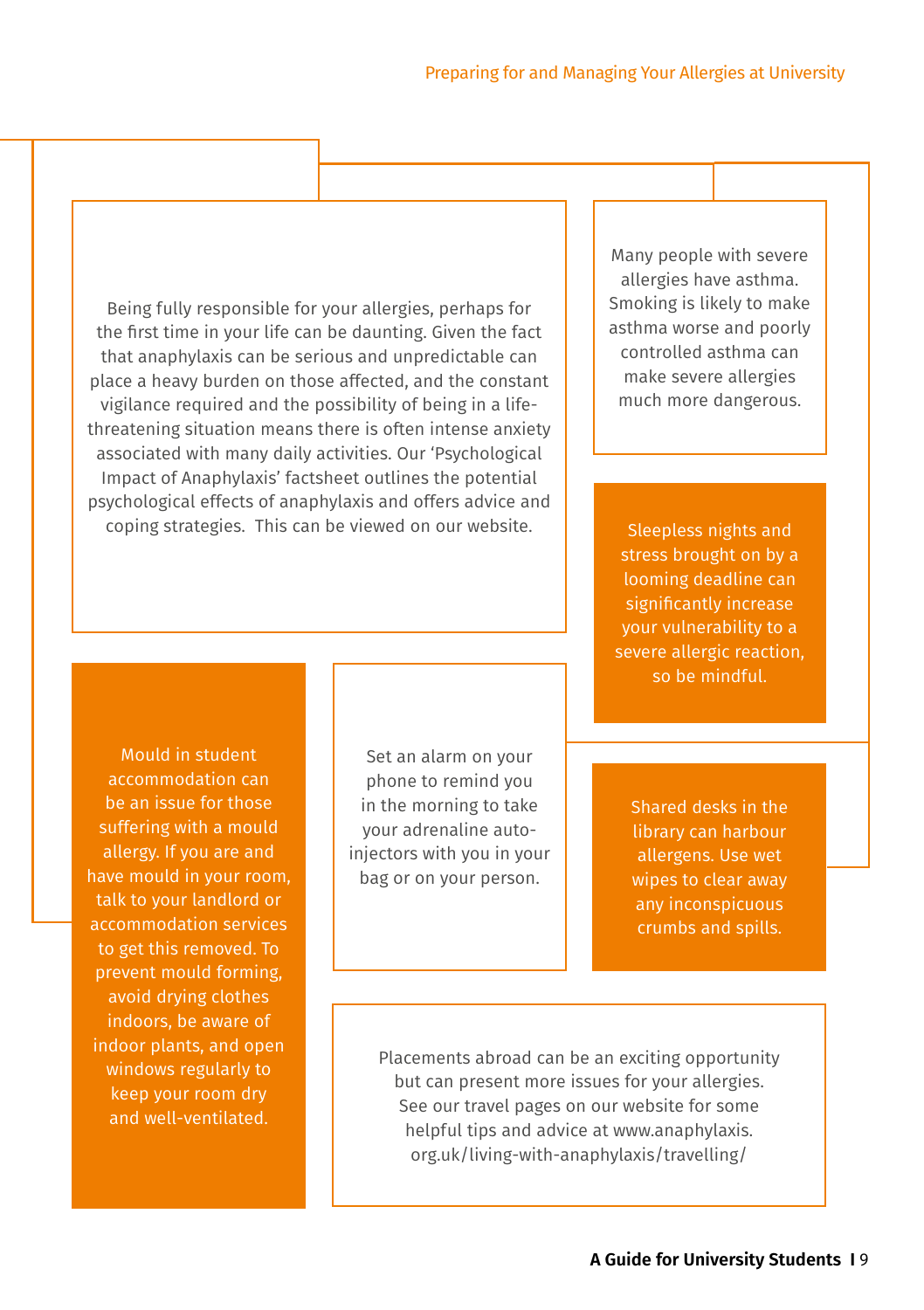### Allergy Action Plan

Develop an Allergy Alert Plan and share this with your friends and housemates

......................................................................................... is allergic to the following .......................................

#### **Emergency Contact details**

Next of kin………………………….…...................................

Contact number

**Please note:** The Human Medicines Regulations 2012 states that any lay person can administer adrenaline for the purpose of saving a life

#### **Mild to Moderate Symptoms**

- Swollen lips, face or eyes
- Itchy / tingling mouth
- Hives or itchy skin rash
- Abdominal pain or vomiting
- Sudden change in behaviour

#### **ACTION:**

- Stay with the your friend
- Call for help if necessary
- Locate adrenaline autoinjector(s)
- Give antihistamine
- Phone your friends emergency contact

#### **Watch for signs of ANAPHYLAXIS (life-threatening allergic reaction)**

Anaphylaxis may occur without skin symptoms Always consider Anaphylaxis in someone who has food allergies and stops breathing

#### **Think A B C**

**AIRWAY:** Persistent cough, hoarse voice, difficulty swallowing, swollen tongue

**BREATHING**: Difficult or noisy breathing, wheeze or persistent cough

**CONSCIOUSNESS**: Persistent dizziness / pale or floppy, suddenly sleepy, collapse, unconscious

#### **Adrenaline Auto Injector**

There are three different brands of Adrenaline Auto Injectors in the UK

- Jext
- EpiPen
- Emerade

How to administer each device varies by brand, please follow the instructions on the device

#### **If ANY ONE (or more) of these signs are present:**

Administer Adrenaline Autoinjector without delay.

Lie the adult flat: (if breathing is difficult, allow the adult to sit) Dial 999 for ambulance and say ANAPHYLAXIS ("ANA-FIL-AX-IS")

#### **IF IN DOUBT, administer the Adrenaline Autoinjector**

#### **After giving Adrenaline:**

- **1.** Stay with adult until ambulance arrives, do NOT sit them up
- **2.** Commence CPR if there are no signs of life
- **3.** Phone emergency contact
- **4.** If no improvement after 5 minutes, give a 2nd adrenaline dose using a second Adrenaline Autoinjector devise, if available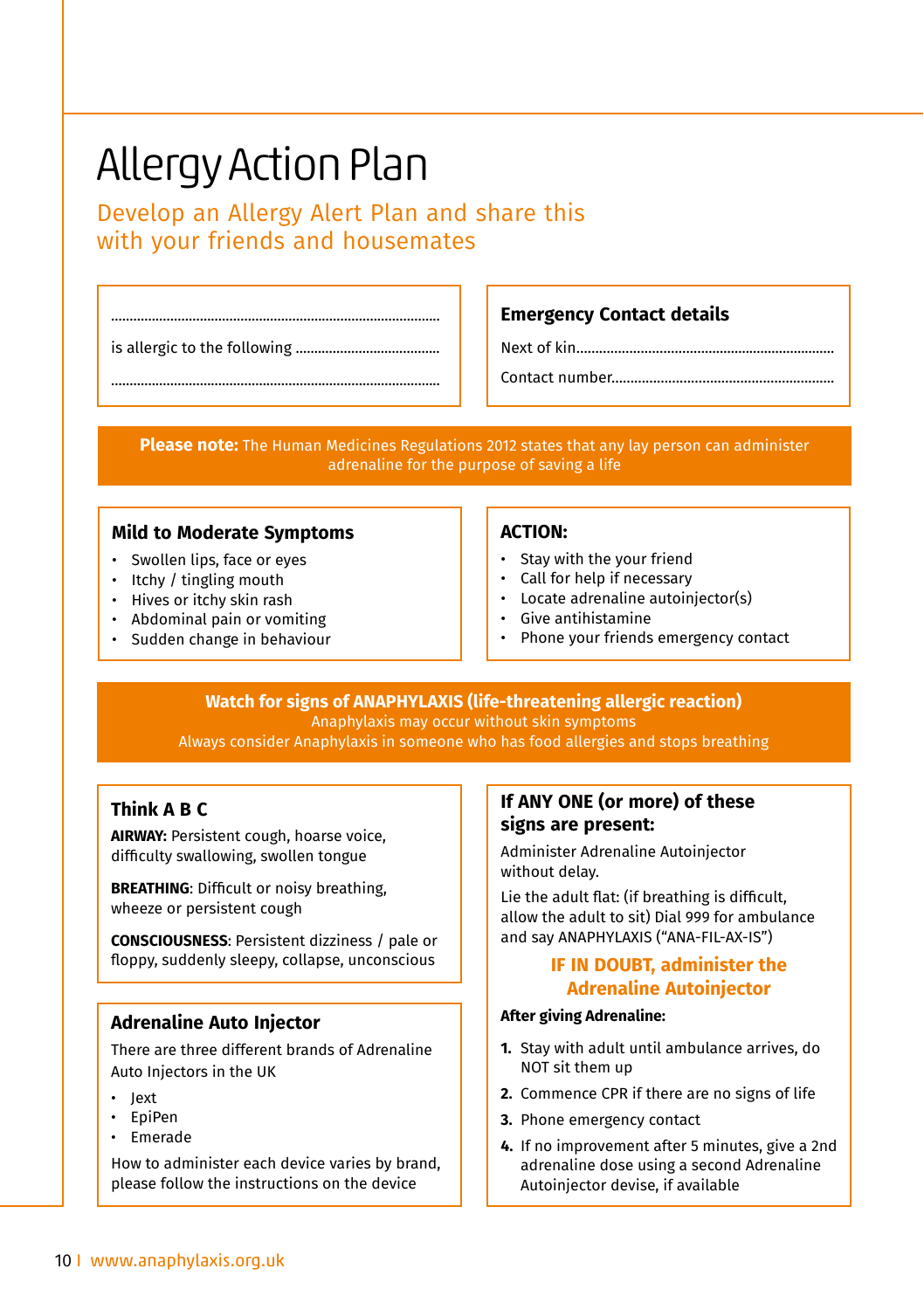### AllergyWise

AllergyWise is the easiest way to learn about anaphylaxis, the risks of severe allergies and how to manage them, conveniently from your home or at university, wherever and whenever it suits you.

Our free and accredited online AllergyWise e-learning courses are the perfect way to learn how to manage living with allergies in day-to-day life, recognise the signs and symptoms of a severe allergic reaction and know what to do in an emergency.

Website: www.allergywise.org.uk Email: allergywise@anaphylaxis.org.uk

#### **Contact Us:**

#### **Our Office**

1 Alexandra Road, Farnborough, Hampshire, GU14 6BU

#### **General Enquiries**

Tel: +44 (0)1252 546100 Email: admin@anaphylaxis.org.uk

#### **Helpline and Information Team**

Our national helpline is available from Monday-Friday between 9am-5pm. Tel: +44 (0) 1252 542029 Email: info@anaphylaxis.org.uk

#### **Supported by an educational grant from**

ALK – Abelló.

Anaphylaxis Campaign (incorporating the Latex Allergy Support Group) Company Limited by guarantee incorporated in England and Wales

Company Number: 04133242 Registered Charity Number: 1085527 Registered Office address: 1 Alexandra Road, Farnborough GU14 6BU